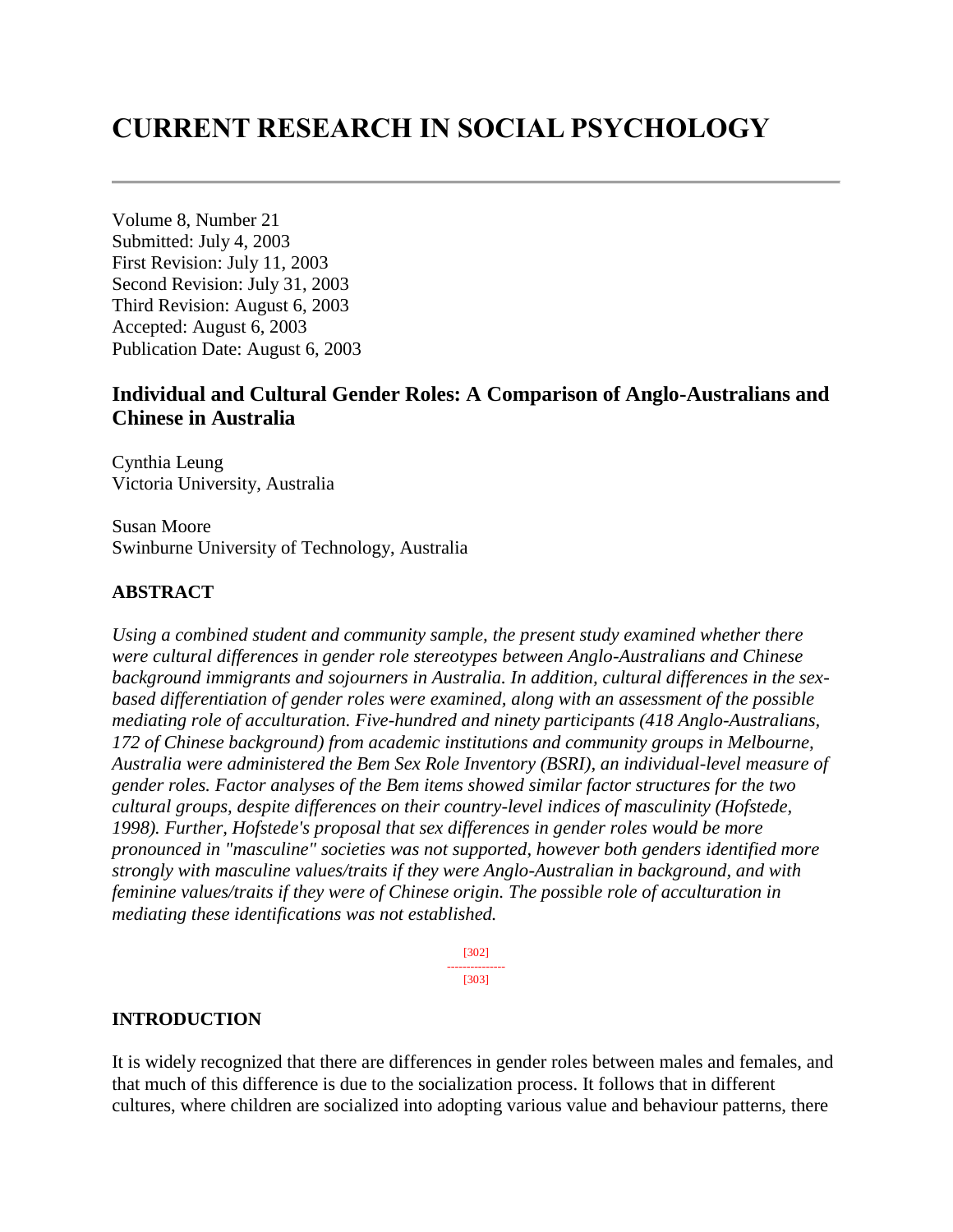might be cultural differences in gender roles. These cultural differences in gender roles may develop in at least two different ways. First, the conception of masculine and feminine gender roles might be different for different cultures, such that what is regarded as feminine in one culture may be regarded as masculine in another. Second, the conception of masculinity and femininity might be similar across cultures in general, but in some cultures, one might expect greater differences between the sexes in the uptake of these roles. The following is an examination of the literature on the above two possibilities.

In terms of cultural differences in the conception of masculinity and femininity, Ward and Sethi (1986) and Keyes (1983), in their examinations of Asian gender roles among secondary and tertiary students, found that many of the stereotypical western feminine characteristics (often described as "relational") and stereotypically male ("instrumental") characteristics were either regarded as desirable for both genders or were neutral for Asians. Examining gender role stereotypes among Chinese children, adolescents and tertiary students, Cheung (1996) maintained that in Chinese societies, the gender stereotypes were largely consistent with those found in western studies, with higher cross-cultural agreement for male stereotypes than female stereotypes. Best and Williams (1994) examined gender roles among tertiary students from 25 countries and concluded that there were more cross-cultural similarities than differences, although there were some minor variations which could be due to cultural variations. To sum up, in these studies based on student samples, there seemed to be broad similarities in gender roles across many different cultural groups.

Considering the influence of culture on the extent of gender-role differences, Kashima, Kim, Gelfand, Yamaguchi, Choi and Yuki (1995) examined the nature of cultural and gender differences in self-construals to see whether there were any overlaps between gender and cultural differences. Using a sample of tertiary students from Japan, Korea, Hawaii, mainland United States and Australia, they found that cultural differences were "most pronounced on the individualist dimension" (p.932) whereas gender differences were most clear on the relational dimension of the self. They further found that males and females from the same culture tended to be close together, except for those from Australia and mainland United States, where the same gender groups tended to be more similar to each other than their counterparts from the same culture. Their findings suggest that there might be cultural differences in the extent of gender differences but they did not elaborate on this issue.

Best and Williams (1994) collected data from young men and women from Asian countries (India, Japan, Malaysia, Pakistan, Singapore), European countries (England, Finland, Germany, Italy, the Netherlands), North American countries (Canada, the United States), Nigeria and Venezuela, and found that the self concepts of males and females tended to be more highly differentiated in countries with high "power-distance." By power-distance was meant the extent to which people in the society accept unequal distribution of power. Best and Williams (1994) found that gender roles were more pronounced in countries higher on power-distance, for example, India, Singapore, Pakistan (Hofstede & Bond, 1984; Bond, 1996).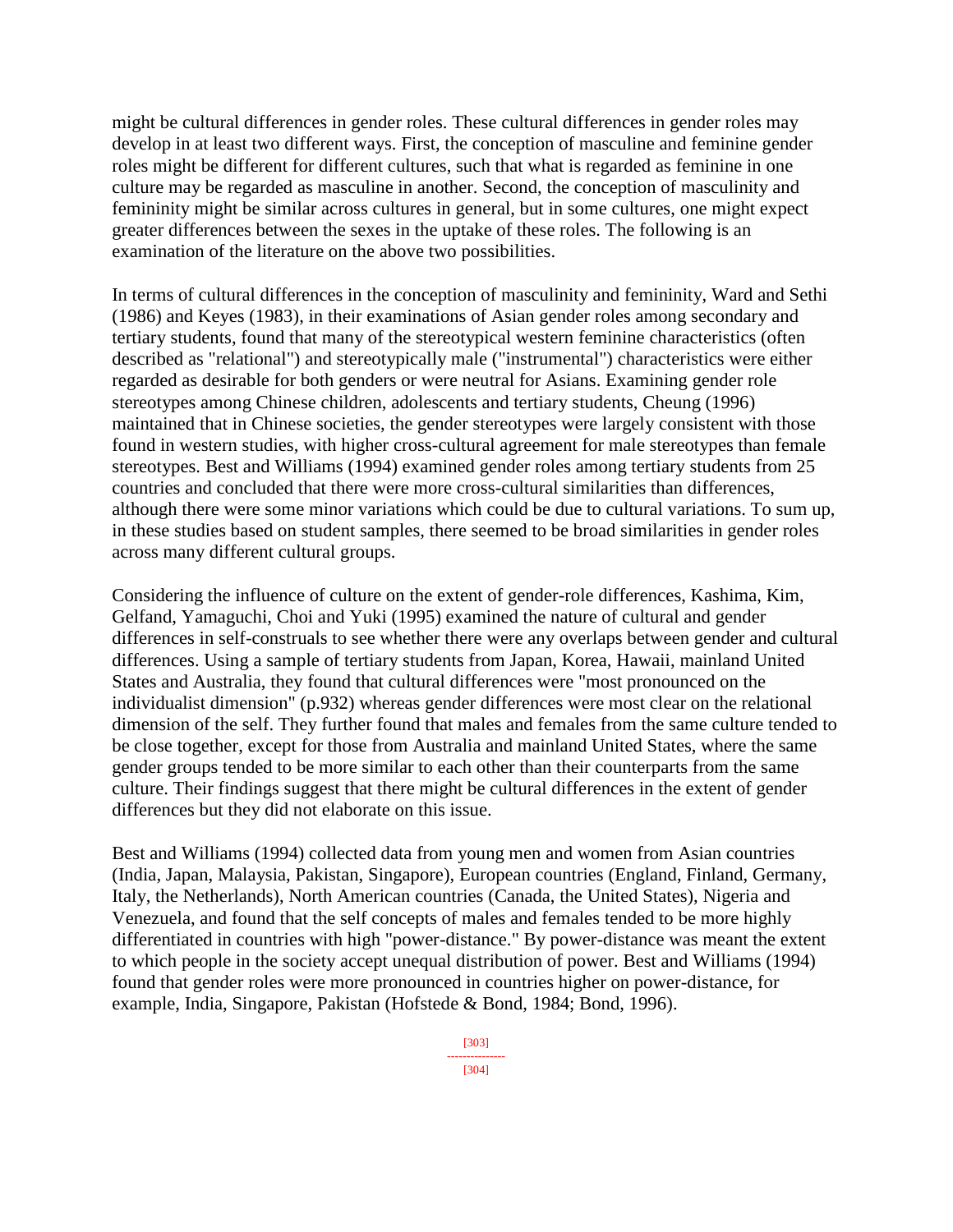The work of Hofstede (1998) is relevant here. He argues that a form of the masculinity/femininity dimension differentiates countries, as well as individuals. He postulates that while an individual can have both masculine and feminine traits, a country's culture is either masculine or feminine. "Masculinity stands for a society in which men are supposed to be assertive, tough and focused on material success; women are supposed to be more modest, tender, and concerned with the quality of life. The opposite pole, femininity stands for a society in which both men and women are supposed to be modest, tender, and concerned with the quality of life (p. 6-7). " In masculine countries, decisiveness, liveliness and ambitiousness are more often seen as masculine, whereas caring and gentleness are more often regarded as feminine. In feminine cultures, all these terms are seen as applying to both men and women. In masculine cultures, assertiveness is emphasised whereas in feminine cultures, modesty is emphasised. Femininity pertains to societies in which social gender roles overlap: both men and women are supposed to be modest, tender, and concerned with the quality of life. Masculinity pertains to societies in which social gender roles are clearly distinct: men are supposed to be assertive and tough and women are supposed to be modest and tender (Hofstede & Vunderink,1994). Men's values differ more from women's values in masculine cultures than in feminine cultures, and more for younger than for older persons. The gender gap in values (tender versus tough) is larger in masculine than in feminine cultures.

Hofstede developed a "masculinity index" for many of the world's countries, based on his analysis of work goals of employees of a large multinational company in 40 different countries (Hofstede, 1980). Examples of high scoring countries are Austria and Japan and of low scoring countries are Norway and Sweden. The results of studies examining the relationship between a country's masculinity index and the extent of gender difference, are, however, inconsistent. Hofstede and Vunderink (1994) found that, contrary to their predictions, there were greater gender differences in masculine values such as advancement and earnings among Dutch tertiary students than a group of American tertiary students studying in Netherlands, even though the United States scored much higher than the Netherlands on the masculinity index. Again contrary to expectations, Best and Williams (1994) found that gender differences in self concepts on masculinity/femininity among young men and women were less differentiated in high masculinity index countries, but self concepts of males and females tended to be more differentiated in high power distance countries.

There were several major limitations to the above studies. The samples used were mainly student samples and it is not clear whether the findings would relate to older groups more established in their society. Many of the major cross-cultural studies did not include a Chinese group. Furthermore, except for Hofstede and Vunderink (1994), all studies compared students/young people residing and studying in their own countries of origin, so that the interesting issue of the influence of acculturation could not be established. In the present study we aimed to examine cultural divergence in gender-role differences, using a group of Chinese students and adults residing in Australia, and comparing them with Anglo-Australians. Australia is regarded as among the top third masculine countries in Hofstede's study, with a Masculinity index of 61 (Hofstede & Vunderink, 1994) whereas Asian countries are found to have lower Masculinity indices. The Masculinity indices cited for various Asian countries were: Hong Kong (57), Malaysia (50), Singapore (48), Indonesia (46), Taiwan (45), Thailand (34) (Hofstede, 1998).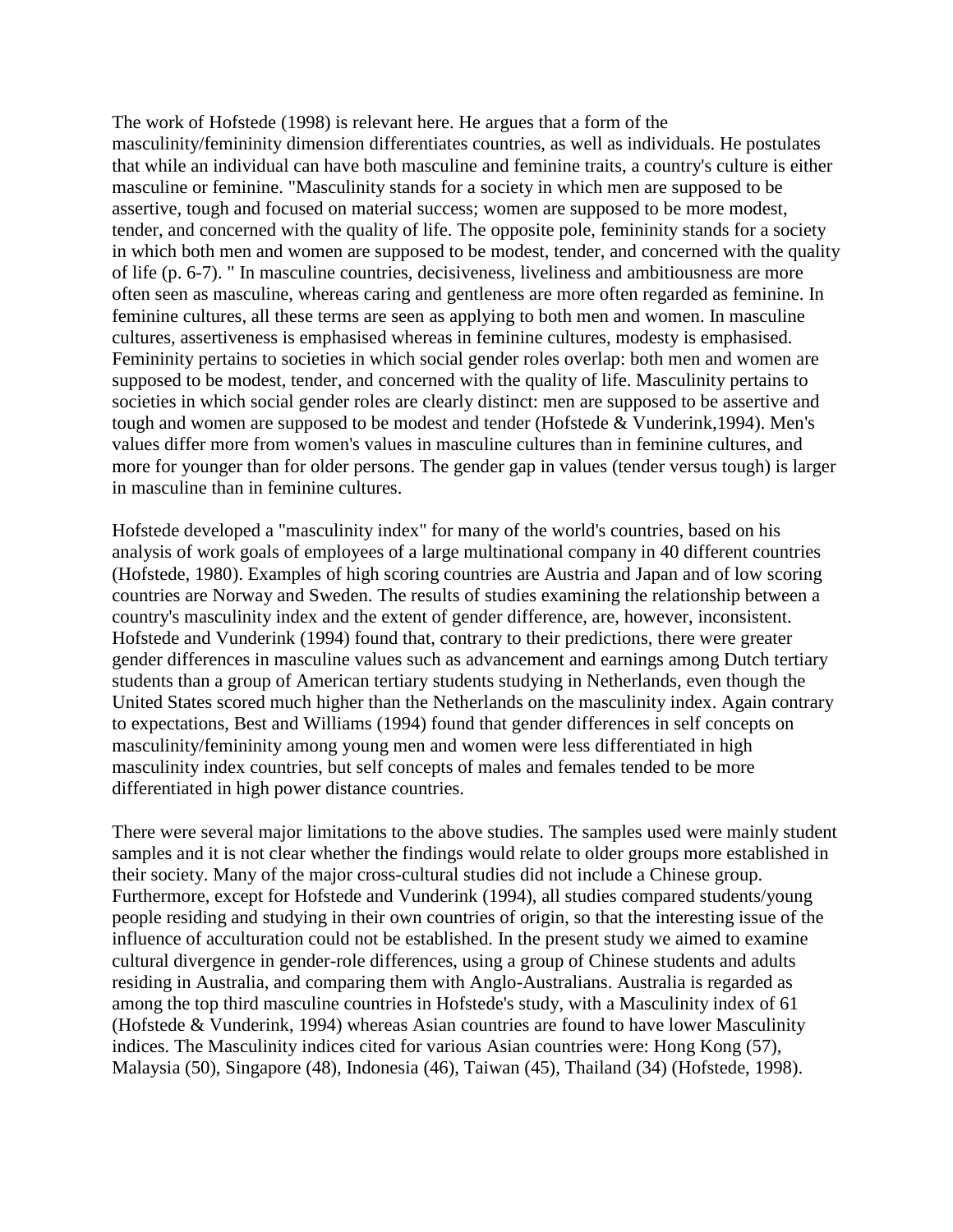Using a combined student and community sample, we examined three research questions. First, were there cultural differences in gender role stereotypes between Anglo-Australians and Chinese migrants and sojourners in Australia? Second, were there cultural differences in the extent of gender differences between Anglo-Australians and Chinese migrants and sojourners in Australia? Third, were gender role stereotypes associated with indices of acculturation such as length of time in the receiving society? To address these questions, we used the Bem Sex Role Inventory (BSRI), an individual level measure of gender role stereotypes, and performed factor analyses for the two cultural groups (which differed on their country-level masculinity indices) separately to examine similarities and differences in factor structures. New factor scores based on factor analyses results were calculated and the means scores on these new measures compared across culture and gender groups.

> [304] --------------- [305]

### **METHOD**

### **Participants**

There were 590 participants from academic institutions and community groups in Melbourne, Australia. Of these, 418 were Anglo-Australians (149 males, 269 females), the majority of whom (n = 383, 92%) were born in Australia. (The rest were born in United States, New Zealand, or the United Kingdom). These participants and their parents were born in English-speaking countries and English was the only language spoken at home. There were 172 Chinese participants (88 males, 84 females) (including 69 Chinese overseas students), and they were born in Hong Kong  $(n = 82)$ , Malaysia (n = 29), China (n = 13), Indonesia (n = 9), Australia (n = 9), Taiwan (n = 8), Vietnam ( $n = 8$ ), Singapore ( $n = 7$ ), and others ( $n = 7$ ). They either spoke Chinese at home or identified themselves as Chinese. The mean age of the participants was  $26.34$  years (sd = 10.06) and the age range of the participants was from 15 years to 60 years. There were 277 participants (208 Anglo-Australians and 69 Chinese) who were 21 years old or younger, 210 participants (130 Anglo-Australians and 80 Chinese) who were between the ages of 22 and 35, and 103 participants (80 Anglo-Australians and 23 Chinese) who were between the ages of 36 and 60. The mean age of the Anglo-Australians was  $26.70$  (sd = 10.54) and that for the Chinese was 25.49 (sd = 8.74) and there was no significant difference between mean ages for the two groups**.**  The mean length of residence in Australia was  $25.46$  years (sd = 10.76) for the Anglo-Australians and  $6.53$  years (sd = 5.50) for the Chinese participants.

### **Materials**

We used a questionnaire comprising the Bem Sex Role Inventory (BSRI) (Bem, 1974) and demographic information on sex, age and country of origin, language spoken at home and ethnic identification. The BSRI inventory consists of 60 self-descriptive, personality-characteristic adjectives designed to measure psychological masculinity and femininity as two independent variables. All adjectives are designed to be positively toned, or socially desirable. Twenty items assess masculinity, 20 assess femininity; the other 20 are neutral. Each adjective is ranked on a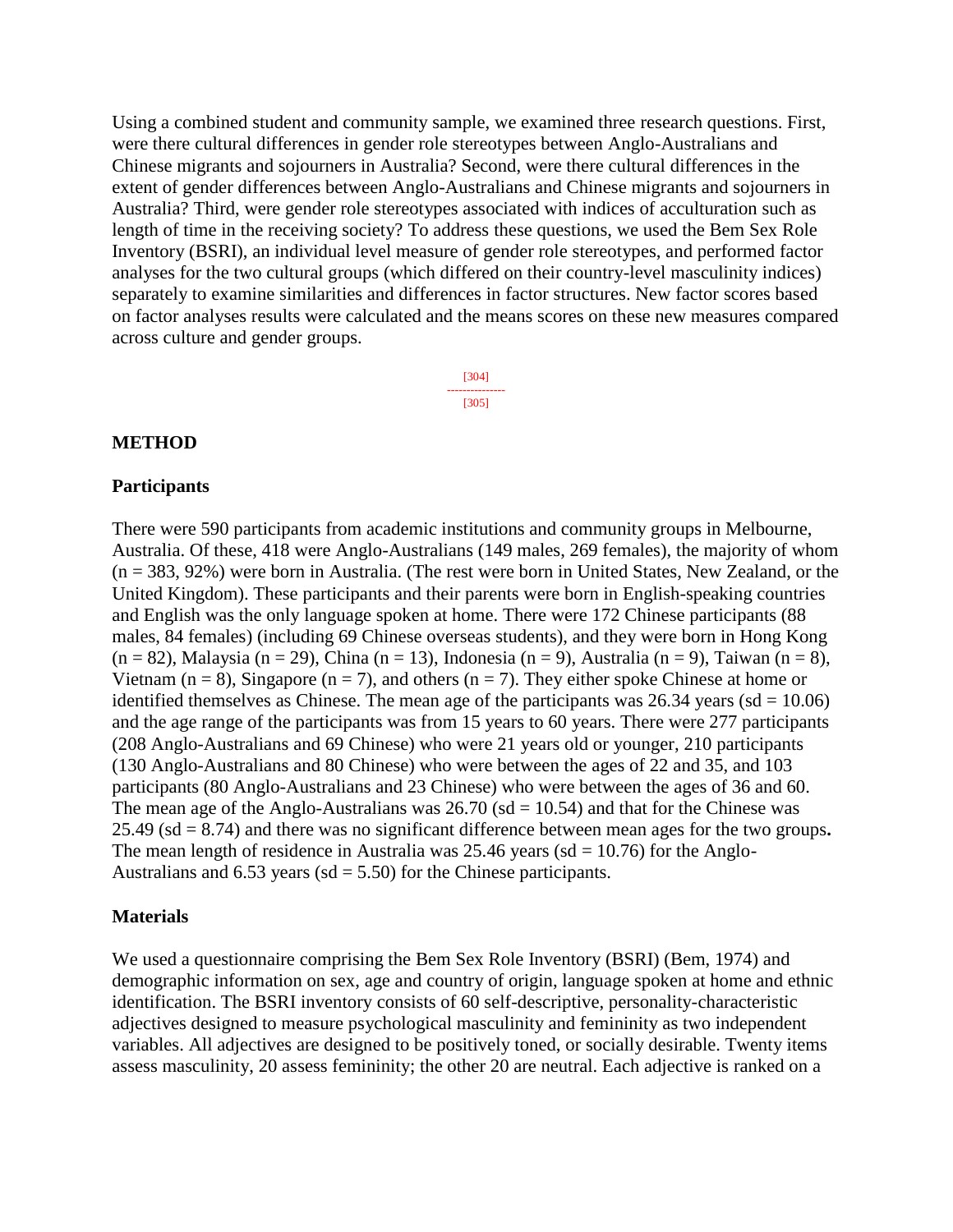Likert scale where  $1 =$  never or almost never true and  $7 =$  always or almost always true. Scores are summed to form two sub-scales measuring masculinity and femininity.

### **Procedure**

The participants were recruited through university groups and ethnic and religious-based community groups. Students recruited the Anglo-Australian adult group as part of a course assignment. The university-based sample comprised 337 individuals (sample frame 1, mean age 21.6 years; 233 Anglo-Australian students, 104 Chinese-background students) and there were 253 individuals recruited from the community (sample frame 2, mean age 32.6 years; 185 Anglo-Australians, 68 Chinese background). The community group was significantly older than the university group,  $F(1,586) = 178.4$ ,  $p < 0.001$ , but there were no significant age differences between the cultural groups, nor was there a significant cultural group by sampling frame interaction on age. Participants either completed the questionnaires in small groups in university or community groups or at their own homes and then the questionnaires were returned to the researchers via mail-back envelopes.

> [305] --------------- [306]

## **RESULTS**

## **Factor Analysis of BSRI Items**

We subjected the 60 items of the BSRI to a principal components factor analysis with varimax rotation, separately for the two cultural groups, to enable comparison of factor structures. Inspection of Scree plots and factor loadings suggested that for both the Anglo and Chinese groups, a three-factor solution provided the most parsimonious and meaningful solution. These solutions accounted for 33.0% and 31.5% of the variances for the Anglo and Chinese groups respectively. Table 1 shows the factor structures for the two groups. The table includes Bem's original categorization of each item. The largest loading for each item on each factor is shown, separately for the cultural groups. When a loading is asterisked, this indicates that for the particular cultural group, the item loads more highly on another factor.

# **Table 1: Factor Structure of Bem Sex Role Inventory Items for Anglo and Chinese Cultural Groups**

|                        | Original Chinese Anglo |                 |       |
|------------------------|------------------------|-----------------|-------|
|                        | Bem                    | loading loading |       |
|                        | category               |                 |       |
| Relationship           |                        | $N=206$ $N=418$ |       |
| Orientation/Femininity |                        |                 |       |
| Percent variance       |                        | 18.21           | 13.78 |
| 33. Sincere            | Neutral                | .705            | .631  |
| 3. Helpful             | Neutral                | .677            | 644   |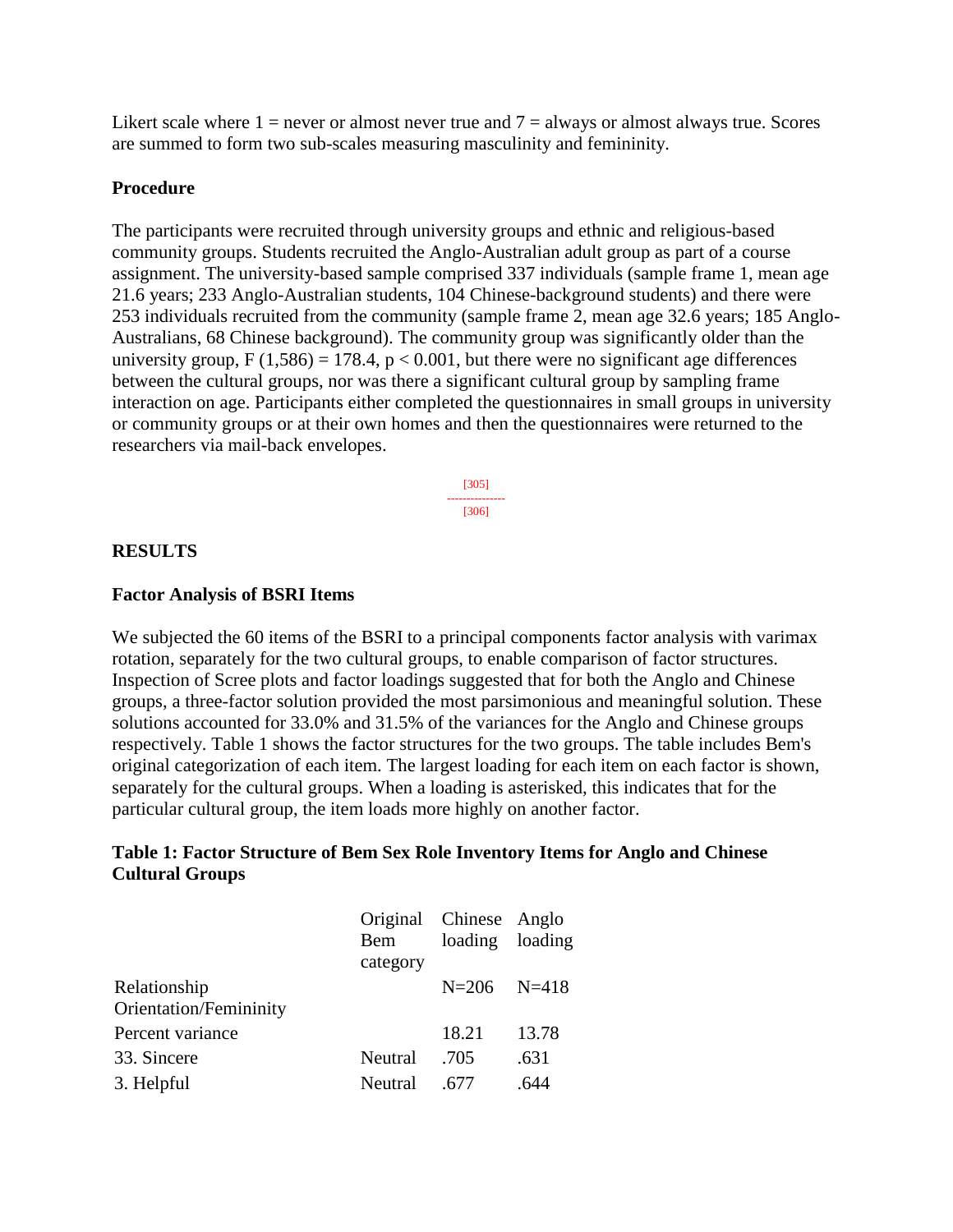| 41. Warm                                        | Feminine .670         |         | .609    |
|-------------------------------------------------|-----------------------|---------|---------|
| 29. Understanding                               | Feminine .631         |         | .745    |
| 32. Compassionate                               | Feminine .619         |         | .735    |
| 45. Friendly                                    | 615. Neutral          |         | .478    |
| 11. Affectionate                                | Feminine .593         |         | .542    |
| 26. Sensitive to needs of others                | Feminine .586         |         | .749    |
| 5. Cheerful                                     | Feminine .576         |         | $.325*$ |
| 23. Sympathetic                                 | Feminine .556         |         | .760    |
| 21. Reliable                                    | Neutral               | .554    | .509    |
| 44. Tender                                      | 527. Feminine         |         | .586    |
| 39. Likeable                                    | Neutral               | .513    | $.333*$ |
| 35. Eager to soothe hurt feelings Feminine      |                       | .502    | .657    |
| 17. Loyal                                       | Feminine .501         |         | .476    |
| 59. Gentle                                      | Feminine .479         |         | .714    |
| 27. Truthful                                    | Neutral               | .462    | .470    |
| 15. Happy                                       | Applyment Neutral 420 |         | $.295*$ |
| 9. Conscientious                                | Neutral .406          |         | .363    |
| 57. Tactful                                     | Neutral               | $.390*$ | .475    |
| 20. Feminine                                    | <b>Feminine</b> .377  |         | .409    |
| 34. Self-sufficient                             | Masculine .373        |         | $.277*$ |
| 56. Loves children                              | Feminine .340         |         | .486    |
| 4. Defends own beliefs                          | Masculine .322*       |         | $.145*$ |
| 38. Soft spoken                                 | Feminine .255         |         | .278*   |
| 60. Conventional                                | Neutral               | .190    | .321    |
| 2. Yielding                                     | Feminine .167*        |         | .341    |
| 40. Masculine                                   | Masculine $-.046*$    |         | $-.390$ |
| 53. Does not use harsh language Feminine -.203* |                       |         | .250    |
| Instrumentalism/Masculinity                     |                       |         |         |
| Percent variance                                |                       | 7.11    | 13.50   |
| 37. Dominant                                    | Masculine .664        |         | .656    |
| 58. Ambitious                                   | Masculine .658        |         | .536    |
| 43. Willing to take a stand                     | Masculine.600         |         | .721    |
| 49. Acts as leader                              | Masculine .590        |         | .717    |
| 16. Strong personality                          | Masculine .578        |         | .761    |
| 52. Individualistic                             | Masculine .572        |         | .521    |
| 55. Competitive                                 | Masculine .563        |         | .492    |
| 25. Has leadership abilities                    | Masculine .562        |         | .710    |

46. Aggressive Masculine .522 .378\*<br>19. Forceful Masculine .520 .542

Masculine .520 .542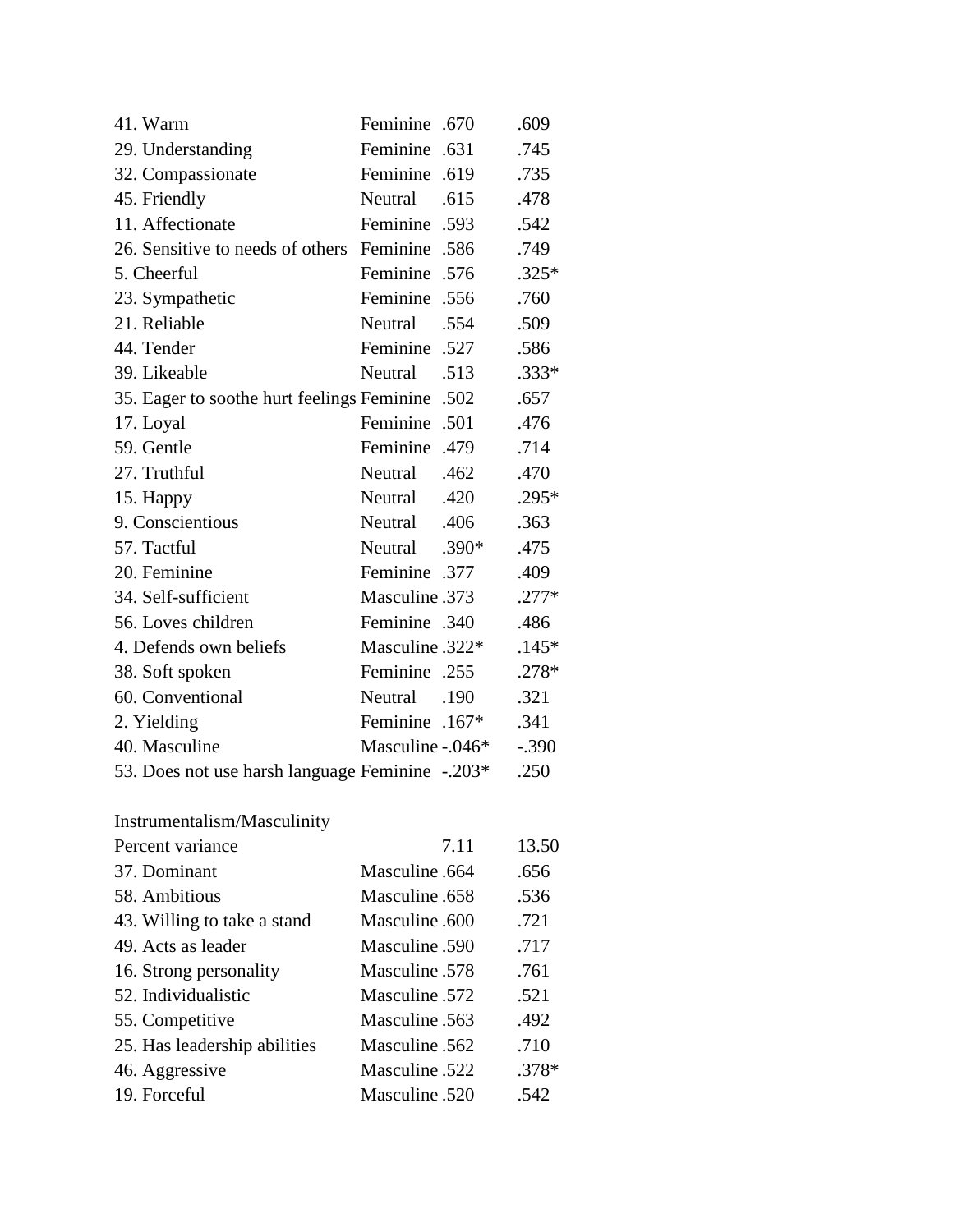| 28. Willing to take risks  | Masculine .497          | .492    |
|----------------------------|-------------------------|---------|
| 7. Independent             | Masculine .489          | .490    |
| 51. Adaptable              | Algorithm Neutral 0.482 | .434    |
| 42. Solemn                 | A54. Neutral            | $0^*$   |
| 57. Tactful                | A48. Neutral            | $0*$    |
| 22. Analytical             | Masculine .445          | .322    |
| 13. Assertive              | Masculine .427          | .742    |
| 40. Masculine              | Masculine .426          | $.290*$ |
| 10 Athletic                | Masculine .401          | .271    |
| 31. Makes decisions easily | Masculine .356          | .551    |
| 30. Secretive              | Neutral<br>.347         | $.107*$ |
| 4. Defends own beliefs     | Masculine .341          | .536    |
| 34. Self-sufficient        | Masculine .337*         | .552    |
| 18 Unpredictable           | Neutral<br>$.331*$      | $.217*$ |
| 36. Conceited              | Neutral<br>.326         | $.144*$ |
| 1. Self reliant            | Masculine .177*         | .520    |
| 39. Likeable               | Neutral<br>$.170*$      | .397    |
| 38. Soft-spoken            | Feminine .099*          | $-.385$ |
| 5. Cheerful                | Feminine .084*          | .419    |
| 14. Flatterable            | Feminine .078*          | .244    |
| 15. Happy                  | $-.050*$<br>Neutral     | .438    |
| 12. Theatrical             | $-182*$<br>Neutral      | .329    |
| <b>Emotional lability</b>  |                         |         |
| Percent variance           | 6.22                    | 5.69    |
| 50. Childlike              | Feminine .664           | .434    |
| 6. Moody                   | Neutral<br>.532         | .541    |
| 48. Inefficient            | Neutral .521            | .386    |
| 54. Unsystematic           | Neutral<br>.502         | .307    |
| 47. Gullible               | Feminine .489           | .400    |
| 24. Jealous                | Neutral<br>.485         | .593    |
| 18. Unpredictable          | Neutral<br>.365         | .426    |
| 12. Theatrical             | Neutral<br>.324         | .197*   |
| 2. Yielding                | Feminine .324           | .194*   |
| 30. Secretive              | Neutral<br>$.261*$      | .507    |
| 8. Shy                     | <b>Feminine</b> .245    | $.381*$ |
| 46. Aggressive             | Masculine .241*         | .430    |
| 36. Conceited              | Neutral<br>$.069*$      | .522    |
| 42. Solemn                 | Neutral<br>$-0.032*$    | .430    |
| 1. Self-reliant            | Masculine -.329         | $0*$    |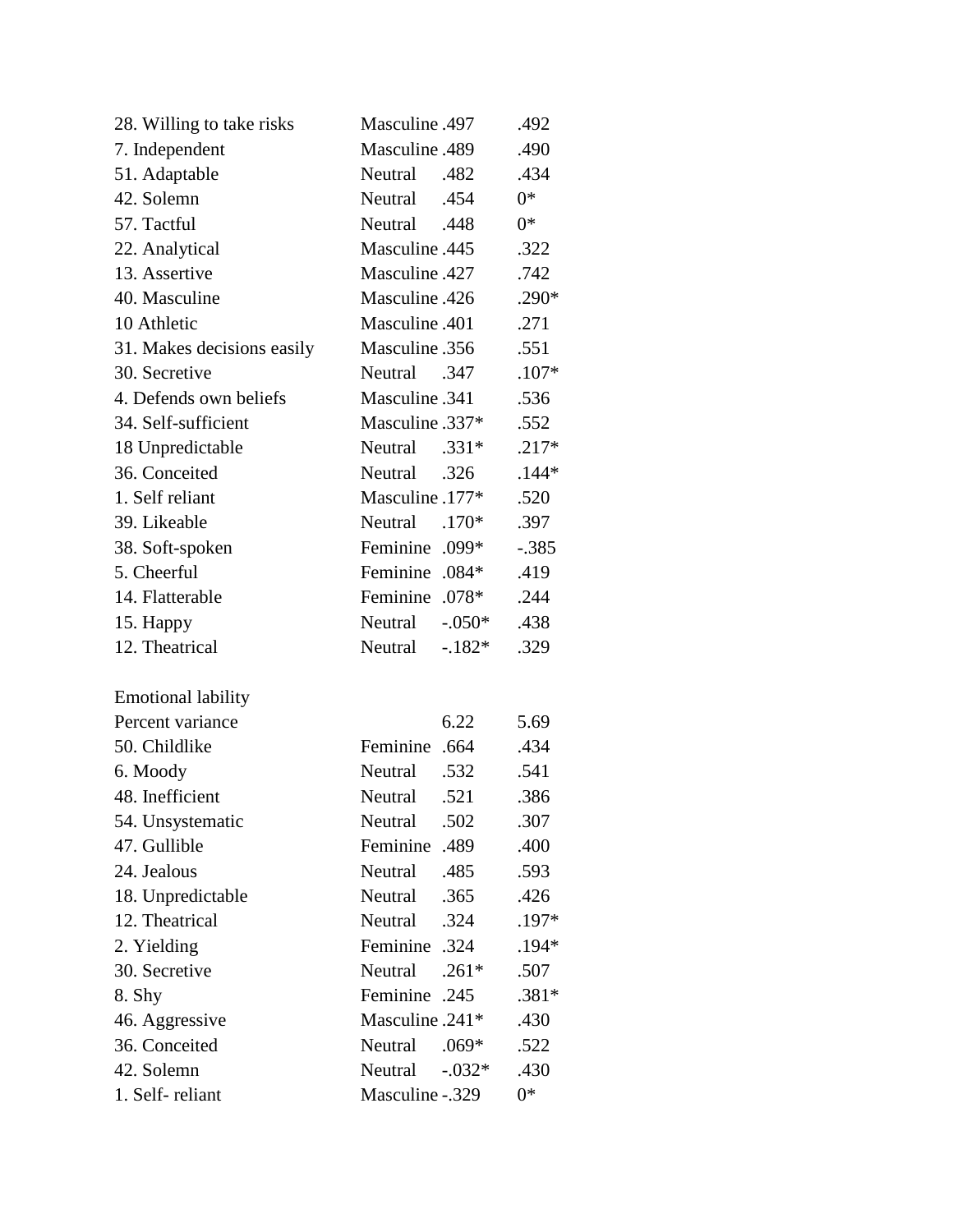Note: \* have a higher loading on another factor

[306] --------------- [307]

The three factors that emerged for both cultural groups, were largely overlapping, with some interesting differences. The first factor in both cases was similar to Bem's femininity factor, in that it contained many of the stereotypically feminine adjectives in Bem's measure. However, the factor appeared to have more positive overtones than Bem's original femininity scale, omitting as it does items like childlike, gullible and yielding, which, although Bem assessed them as socially desirable, do appear to have connotations of immaturity, at least in the sense of innocence. We labelled this factor relationship orientation/femininity, because it loaded highly on items reflecting qualities important in close relationships, such as sincerity, understanding and compassion.

With respect to group differences on this relationship orientation/femininity factor, the Chinese group showed higher loadings on likeable, cheerful and happy than did the Anglo group, who appeared less likely to associate relationship orientation with positive mood. In addition, the Chinese group was less likely than the Anglo group to see this factor as the antithesis of masculinity.

Items which, for both ethnic groups, had loadings that were (a) highest for this factor, and (b) greater than 0.3 were: Sincere (neutral: N), Understanding (feminine: F), Compassionate (F), Helpful (N), Sensitive to needs of others (F), Friendly (N), Warm (F), Affectionate (F), Sympathetic (F), Tender (F), Reliable (N), Gentle (F), Eager to soothe hurt feelings (F), Loyal (F), Truthful (N), Conscientious (N), Feminine (F), Loves children (F). There were 18 such items. Six of these items were originally neutral in the Bem scale; 12 were feminine. In order to produce a scale that would have similar meaning across the two cultural groups, we summed ratings on these items to form a new relationship orientation/ femininity scale. The Cronbach alpha reliability of this scale for the Anglo group was 0.89 and for the Chinese group was 0.87.

The second factor we labelled instrumentalism /masculinity, because of the strong loadings for both groups on items reflecting potency and striving. This factor was similar to Bem's masculinity factor with many overlapping items. Interestingly, the Chinese group saw being tactful and solemn as part of this factor while Anglos did not, and Anglos, in contrast with the Chinese, associated this factor with happiness, cheerfulness, and self sufficiency.

Items which, for both cultural groups, had loadings that were (a) highest for this factor, and (b) greater than 0.3 were: Dominant (masculine: M), Acts as leader (M), Willing to take a stand (M), Ambitious (M), Strong personality (M), Has leadership abilities (M), Forceful (M), Competitive (M), Individualistic (M), Analytical (M), Willing to take risks (M), Independent (M), Adaptable (N), Makes decisions easily (M), Assertive (M), Defends own beliefs (M). There were 16 such items - 15 of the original Bem masculine items and one neutral item. In order to produce a scale that would have similar meaning across the two cultural groups, we summed ratings on these items to form a new instrumentalism /masculinity scale. The Cronbach alpha reliability of this scale was 0.87 for both the Anglo and the Chinese group.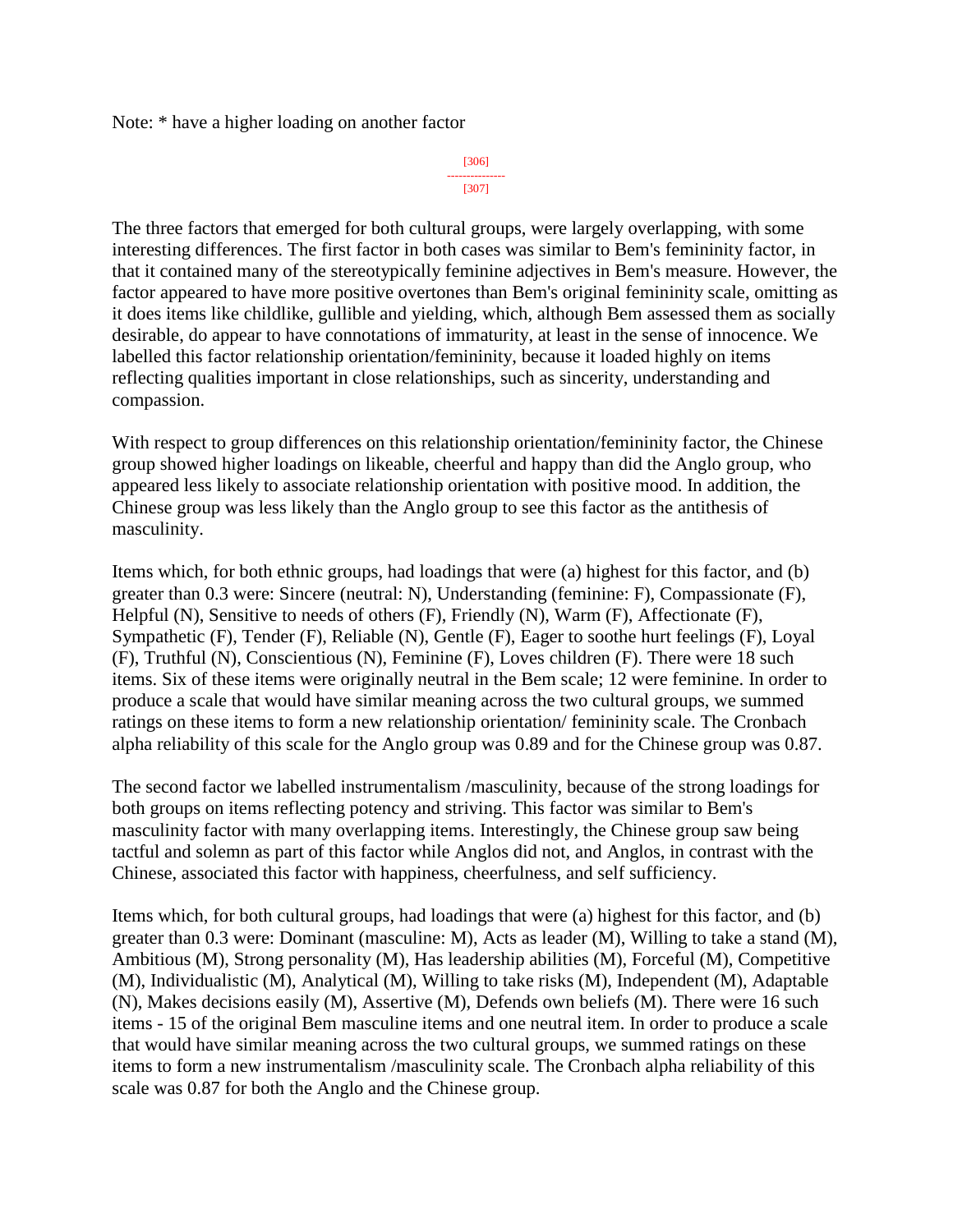The third, smallest factor we labelled emotional lability. This factor comprised emotional aspects of personality such as moodiness, jealously and inefficiency. Secretiveness, solemnity and conceit were seen as part of this trait for the Anglo group but less so for the Chinese group. The Chinese participants, on the other hand, linked theatricality and lack of self-reliance with the other traits to a greater extent than Anglos. The loadings on this factor suggest it could be called "emotional lability."



Items, which, for both cultural groups, had loadings that were (a) highest for this factor, and (b) greater than 0.3 were: Childlike (F), Moody (N), Unsystematic (N), Jealous (N), Inefficient (N), Gullible (F), and Unpredictable (N). Ratings on these seven items (five "neutral" and two "feminine") were summed to form a new emotional lability scale, which was expected to have similar meaning across both cultural groups. The Cronbach alphas for this scale were lower than for the two previous scales (0.50 for the Anglos group and 0.59 for the Chinese group), so results for this subscale need to be viewed with caution.

Correlations between the three variables were in expected directions. Relationship orientation/femininity had a low to moderate statistically significant correlation with instrumentalism/masculinity ( $r = 0.34$ ;  $p < 0.001$ ). Emotional lability had very low but statistically significant negative correlations with relationship orientation/ femininity ( $r = -0.16$ ;  $p < 0.001$ ) but no association with instrumentalism/ masculinity. Relationship orientation/femininity was highly positively correlated with the original Bem femininity score (r  $= 0.89$ ,  $p < 0.001$ ) and instrumentalism/masculinity was highly positively correlated with the original Bem masculinity score ( $r = 0.98$ ,  $p < 0.001$ ). These correlational patterns did not differ appreciably across the cultural groups.

# **Gender and Cultural Differences**

To examine culture and gender differences in the new sex role scales (relationship orientation/femininity and instrumentalism/masculinity), and in the emotional lability scale, we ran a multivariate analysis of covariance. The independent variables were cultural group (Anglo-Australians; Chinese), gender, and sample frame (university, community), with age as the covariate. The dependent variables were relationship orientation/ femininity, instrumentalism/ masculinity, and emotional lability scores. Age was a significant covariate (Table 2). Univariate tests (Table 3) showed that age was a significant covariate for relationship orientation, with older participants scoring higher on this variable ( $r = 0.14$ ;  $p = 0.001$ ), and on emotional lability, with younger people scoring higher on this variable ( $r = -0.26$ ;  $p < 0.001$ ). There were significant cultural group, gender and sampling frame main effects, and the culture by gender and culture by sampling frame interactions were also significant. Table 2 gives details of the results of the multivariate tests.

# **Table 2: Multivariate Results of Three-Way MANCOVA**

Effect  $F(3,579)$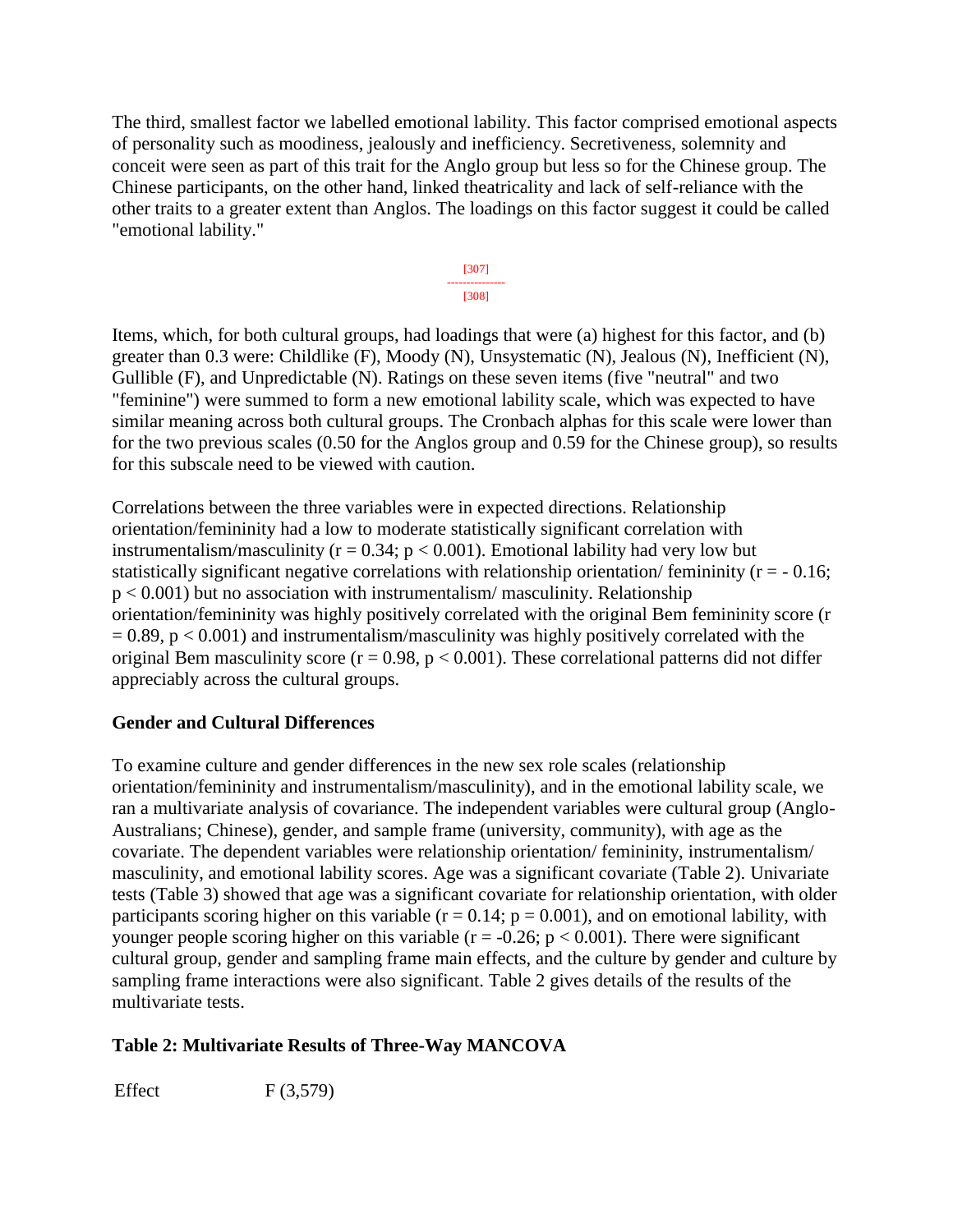| Intercept        | 1543.27*** |
|------------------|------------|
| Age (covariate)  | 12.80***   |
| Culture          | 22.32***   |
| Gender           | 27.09***   |
| Sampling frame   | $3.50**$   |
| Culture X Gender | $3.80**$   |
| CultureX Frame   | 8.58***    |
| Gender X Frame   | 2.07       |
| Culture X Gender | 0.38       |
| X Frame          |            |

\*\*p<0.01; \*\*\*p< 0.001

[308] ---------------

[309]

Univariate tests for the multivariate main factors are shown in Table 3. These indicate that the two cultural groups differed in relationship orientation/ femininity and instrumentalism/ masculinity, with the Anglo group reporting higher scores on both these measures. The cultural groups did not differ on emotional lability. Significant gender differences were established, with univariate F tests indicating that females reported higher relationship orientation/ femininity scores than males, while males reported higher instrumentalism/ masculinity scores than females. There were no gender differences on emotional lability. The effects of sampling frame were significant over and above the effects of age (important because the community sample was older), with univariate anovas indicating that sampling frame was only significantly associated with emotional lability, not the gender role variables. Participants drawn from the university sample were more emotionally labile than those drawn from the community sample.

## **Table 3: Means, Standard Deviations, Sums of Squares and Univariate F-Values for Gender, Cultural Groups, and Smpling Frames on Relationship Orientation/Femininity, Instrumentalism/Masculinity, and Emotional Lability**

|                         | Relationship<br>orientation/ | Instrumentalism/Emotional     | lability          |
|-------------------------|------------------------------|-------------------------------|-------------------|
|                         |                              | masculinity                   |                   |
|                         | femininity                   |                               |                   |
| Gender                  |                              | Mean (std dev) Mean (std dev) | Mean (std<br>dev) |
| Males                   | 88.70 (13.19)                | 75.27(13.55)                  | 23.61 (5.99)      |
| Females                 | 97.42 (12.89)                | 72.20 (14.11)                 | 23.12 (5.57)      |
| Sum of squares 4515.653 |                              | 4079.169                      | 11.816            |
| Univariate F<br>(1,581) | $29.01***$                   | $23.55***$                    | 0.40              |
| Culture                 |                              |                               |                   |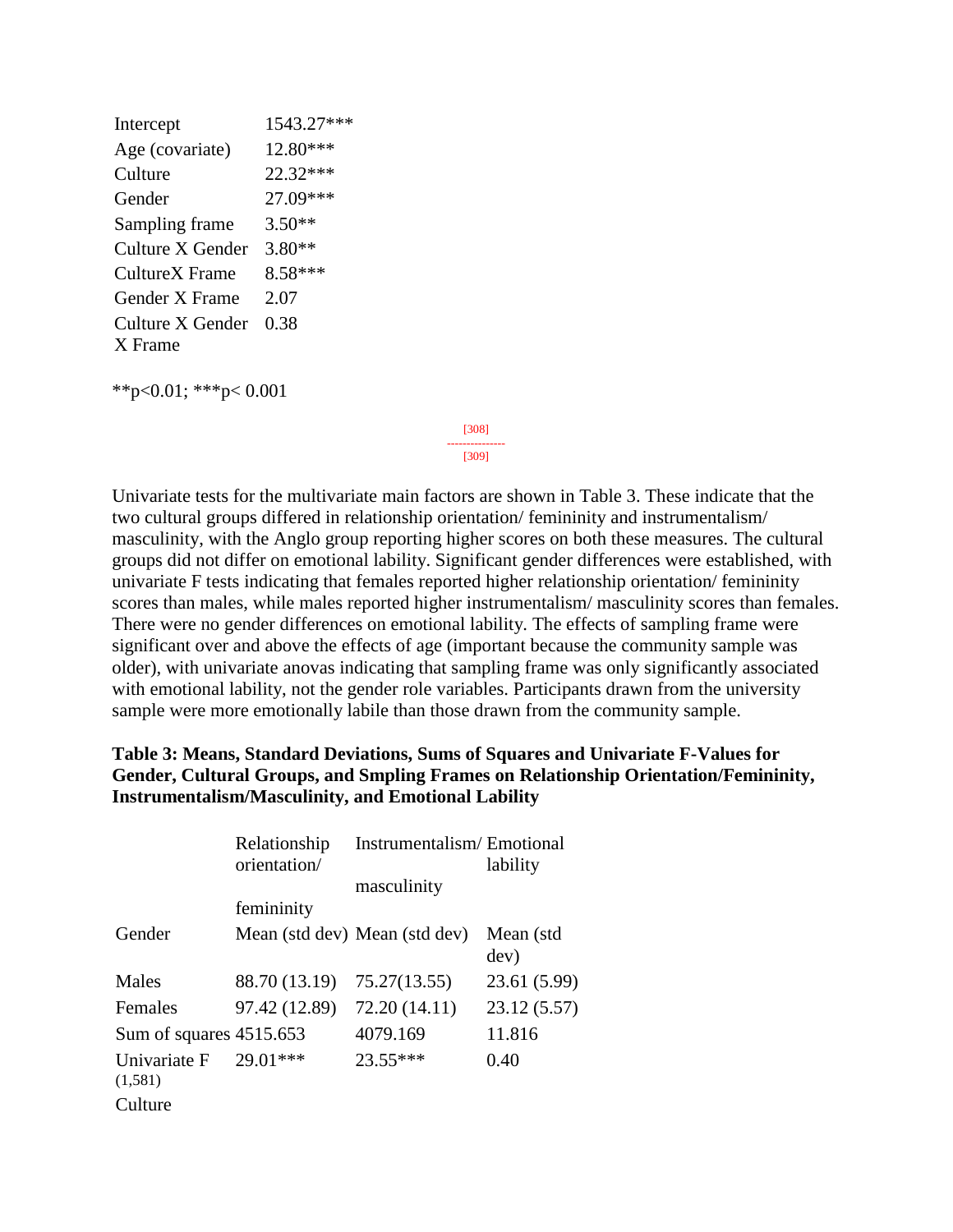|               | 75.85 (13.42)                                                               | 22.93 (5.48)                                 |
|---------------|-----------------------------------------------------------------------------|----------------------------------------------|
| 88.21 (12.99) | 67.55 (13.53)                                                               | 24.26 (6.25)                                 |
|               | 10242.145                                                                   | 46.733                                       |
| 28.07***      | 59.14***                                                                    | 1.58                                         |
|               |                                                                             |                                              |
|               |                                                                             | 24.29 (5.39)                                 |
| 94.58 (13.78) | 74.07 (14.48)                                                               | 22.01 (5.95)                                 |
|               | 42.595                                                                      | 284.453                                      |
| 0.16          | 0.25                                                                        | $9.60**$                                     |
|               |                                                                             |                                              |
|               | 375.966                                                                     | 723.082                                      |
| 9.21**        | 2.17                                                                        | 24.39***                                     |
|               | Sum of squares 4369.212<br>Sum of squares 24.811<br>Sum of squares 1433.307 | 96.27 (13.28)<br>93.42 (13.61) 72.95 (13.55) |

Note: \*\* p < 0.01; \*\*\* p < 0.001

#### [309] --------------- [310]

As mentioned previously, there were two significant multivariate interactions. Main effects of gender, cultural group and sampling frame need to be interpreted in the light of these interactions. First, there was a cultural group by gender interaction, which univariate tests indicated was significant for relationship orientation/ femininity and instrumentalism/ masculinity. For relationship orientation/ femininity, only Anglo males and females showed significant sex differences,  $F(1, 415) = 65.41$ ,  $p < 0.001$ , while for Chinese the sex differences were in the same direction but much smaller and not significant. With respect to instrumentalism /masculinity, Anglo males and females scored higher than Chinese males and females. Sex differences on instrumentalism were only statistically significant for the Chinese group however,  $F(1, 170) = 17.13$ ,  $p < 0.001$ , with Anglo males and females showing a much smaller, nonsignificant difference on this variable. Table 4 illustrates these patterns.

### **Table 4: Interaction between Cultural Group and Gender on Rlationship Orientation/Femininity and Instrumentalism/Masculinity Scores: Means and Univariate F-Values**

Gender Relationship orientation Instrumentalism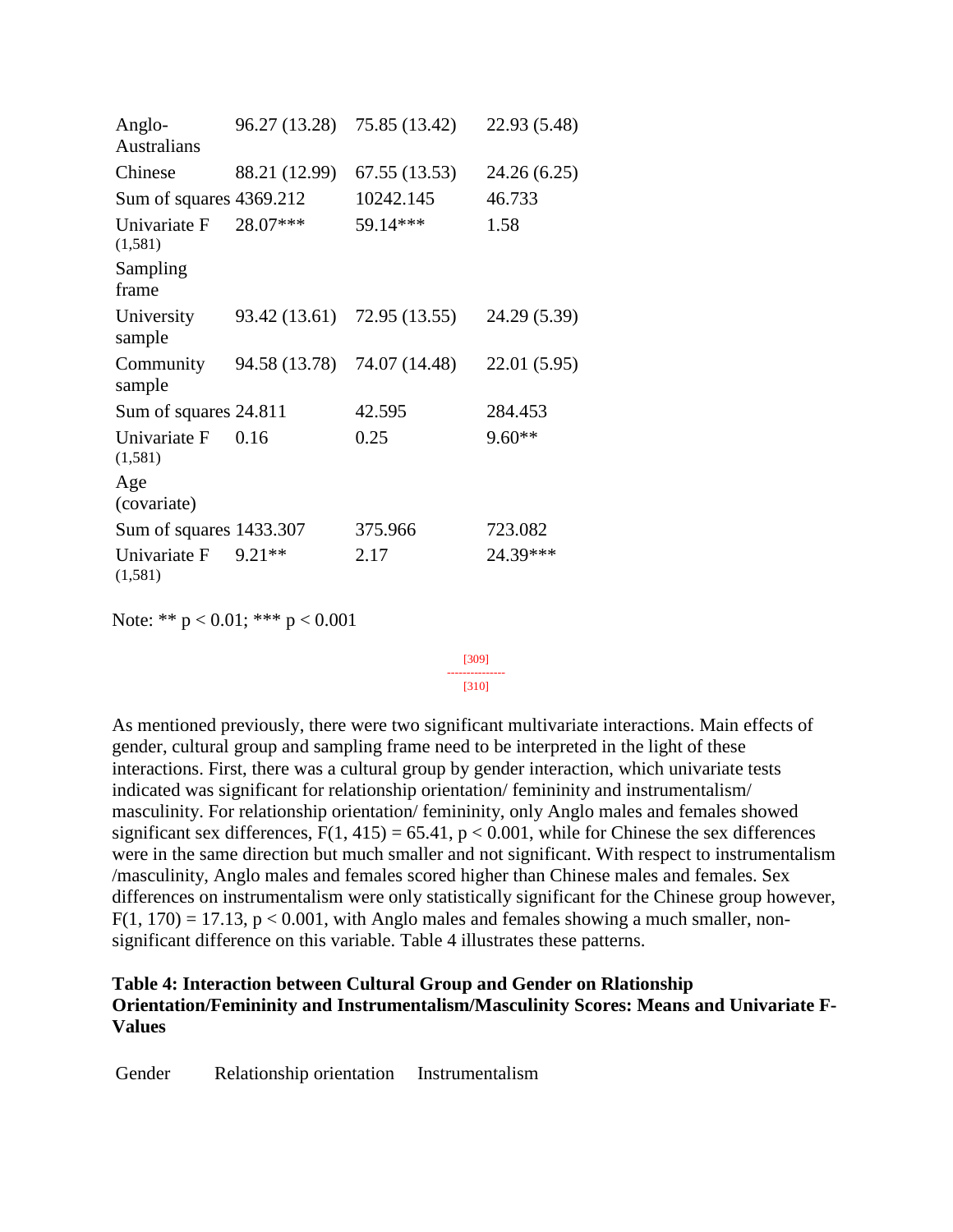|                       | Anglo-<br>Australians | Chinese | Anglo-<br>Australians | Chinese |
|-----------------------|-----------------------|---------|-----------------------|---------|
| Males                 | 89.70                 | 87.01   | 77.47                 | 71.53   |
| Females               | 99.91                 | 89.46   | 74.96                 | 63.37   |
| Univariate $F 8.33**$ |                       |         | $7.14**$              |         |

Note: \*\*  $p < 0.01$ 

To further explore gender and cultural differences, we conducted a series of independent t tests. Among males only, there was no significant difference between Anglo-Australians and Chinese in relationship orientation/ femininity but there was a significant difference between the two groups in instrumentalism/ masculinity, with Anglo-Australian males reporting higher scores, t  $(235) = 3.33$ ,  $p = .001$ . Among females only, Anglo-Australians and Chinese differed significantly in both relationship orientation/femininity, t  $(351) = 6.90$ , p < .001, and instrumentalism/masculinity, t  $(351) = 7.00$ , p < .001, with Anglo-Australian females reporting higher scores in both cases.

The second significant interaction was between cultural group and sampling frame, with the significant univariate effect being for emotional lability only,  $F(1,581) = 18.05$ ,  $p < 0.001$ . Emotional lability differences between university and community samples for the Anglo and Chinese groups are shown in Table 5. The effects were stronger for the Chinese group, with ttests indicating significant differences between sampling frame only occurring for this group (Table 5). No other interactions were significant.

|                      | Anglo-<br><b>Australians</b> | Chinese |
|----------------------|------------------------------|---------|
| University<br>sample | 23.39                        | 26.30   |
| Community<br>sample  | 22.36                        | 21.13   |
|                      | $1.94$ (ns)                  | 5.65    |

### **Table 5: Interaction between Cultural Group and Sampling Frame on Emotional Lability**

Note: \*\*  $p < 0.01$ 

[310] --------------- [311]

### **Acculturation Issues**

For Chinese participants who were not born in Australia ( $n=162$ ) it was possible to ascertain the relationship between years in Australia (a rough measure of acculturation) and the dependent variables of this study. The variable "Years in Australia" was not significantly correlated with any of the dependent variables, either for the whole group or for males and females separately.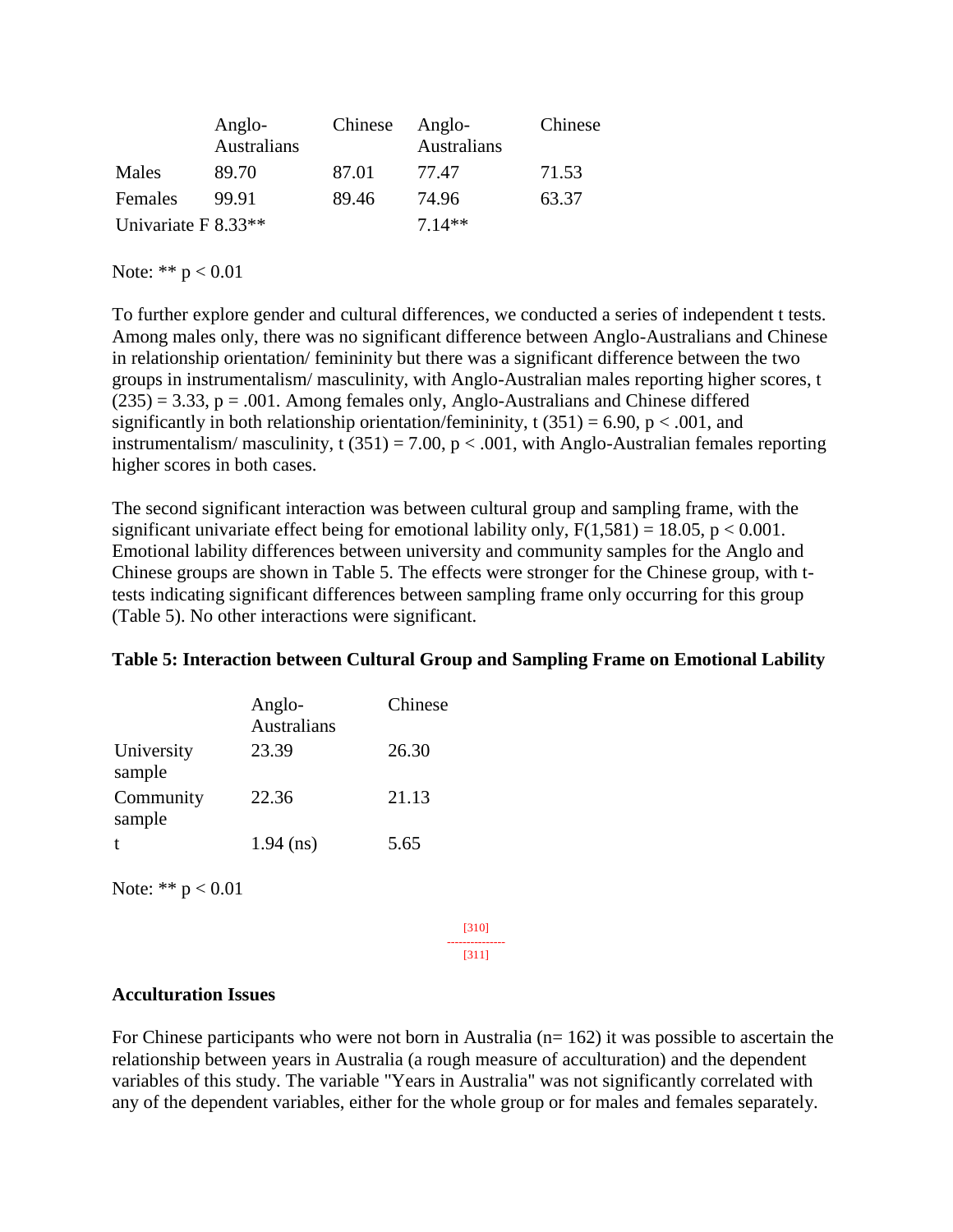When age was partialled out of these correlations (due to its possible confounding effect), there was a low but significant positive association between relationship orientation/femininity and years in Australia ( $r = 0.17$ ,  $p < 0.05$ ) for the total group but no significant correlations when the sexes were separated. In addition, we compared Chinese immigrants with sojourners (overseas students in this case), as it is possible that immigrants might acculturate more readily than sojourners. There were no significant differences between the two groups on the gender-role variables. However, sojourners scored significantly higher on the emotional lability factor than immigrants, even controlling for age (Chinese immigrants: mean emotional lability = 22.50; Sojourners: mean = 26.88; F(1, 170) = 22.96;  $p < 0.001$ ). This effect was similar for males and females.

# **DISCUSSION**

With regard to the first research question on cultural differences in gender stereotypes, there were some subtle differences between the two ethnic groups in terms of the factor structures of the 60 adjectives, but the structures showed more similarities than differences. Among Anglo-Australians and Chinese-Australians, there were two dimensions, instrumentalism/masculinity and relationship orientation /femininity. The results are consistent with the conclusions of Best and Williams (1994), in the sense that they show in that there are more cross-cultural similarities than differences in gender role concepts.

To this extent we were able to develop scales which were meaningful and stable for both ethnic groups, and which measured concepts similar to, but with some differences from the masculinity and femininity traits defined by Bem. In addition, we isolated an emotional lability factor, from which a common scale could be formed for both cultural groups.

For the second research question on the extent of gender differences between Chinese migrants and sojourners in Australia and Anglo-Australians, the culture by sex interaction offered interesting patterns. Among the Chinese-background group, there was no significant gender difference in relationship orientation/femininity but there was a significant gender difference for Anglo-Australians. The situation was exactly the opposite for instrumentalism/ masculinity. It seems that Chinese-background males and females identified with relationship orientation/feminine traits to the same extent whereas Chinese-background females identified less with instrumentalism/masculine traits than males. Anglo-Australian males and females, on the other hand, identified with instrumentalism/masculine traits to the same extent but females endorsed relationship orientation/feminine traits more.

The pattern of differences can be interpreted in several ways. One possible explanation is that the Anglo-Australian group perceives itself as having more of both the relationship orientation/femininity and instrumentalism/ masculinity characteristics, as the Anglo-Australians reported higher scores on both measures. However, there is the possibility of a social desirability issue. The Chinese participants could have consistently avoided presenting themselves in "too positive" a light (as befits those in a more "modest" feminine society, according to Hofstede, 1998).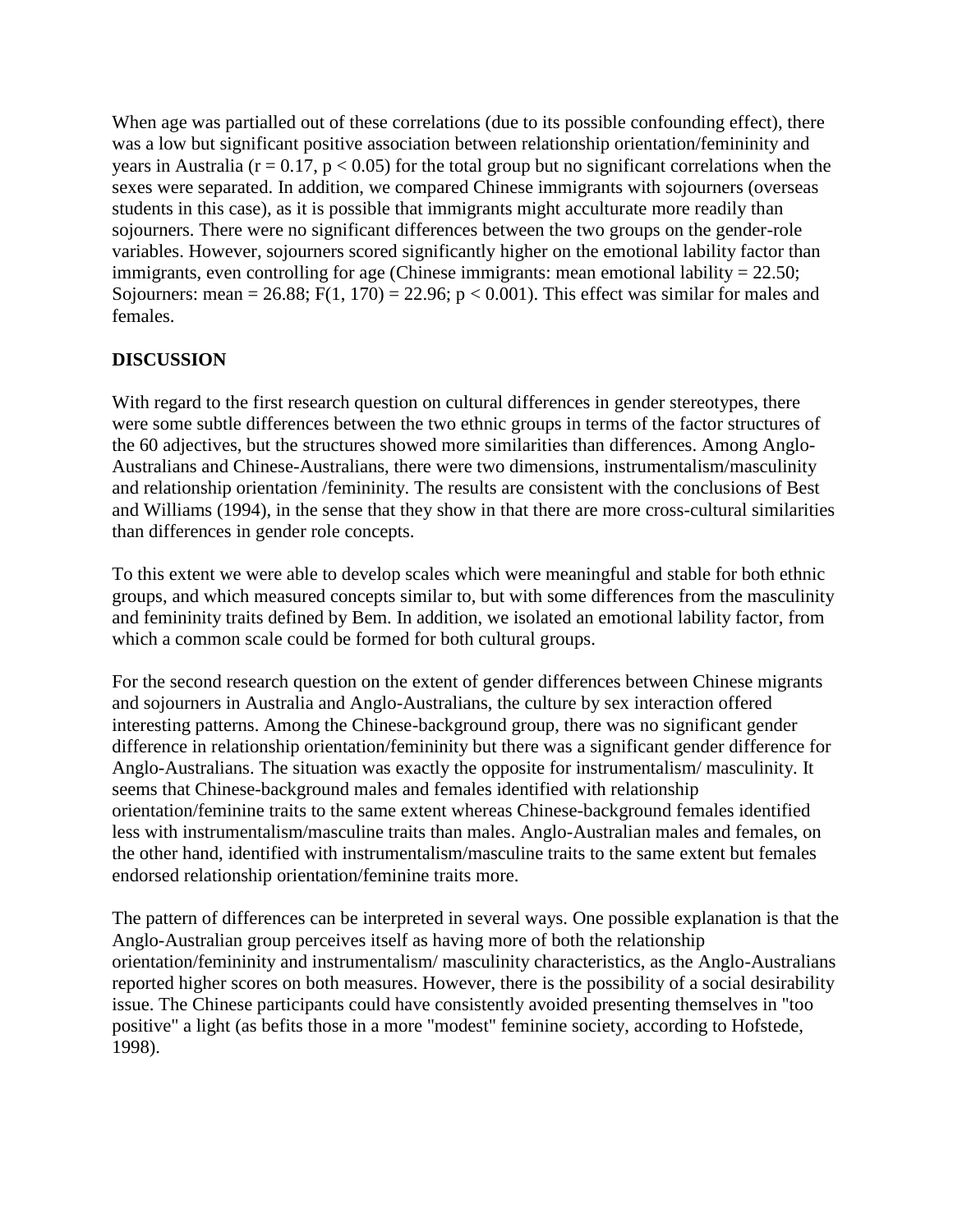[312]

Another explanation is somewhat supportive of the Hofstede (1998) notion that sex differences in gender roles will be more pronounced in masculine societies. Among Anglo-Australians (acculturated in a masculine society), there was a set of instrumentalism/ masculinity values that both males and females could identify with and the gender difference in values was within the relationship orientation/femininity dimension. For the Chinese group, the set of values that both males and females could identify with was related to relationship orientation/femininity and gender difference was found in values related to instrumentalism/masculinity. The results indicate different areas of gender differentiation in each cultural group. The Chinese pattern is, to some extent, consistent with Hofstede and Vunderink's (1994) description of feminine culture where men and women are expected to be modest, tender and concerned with quality of life. The Anglo pattern is consistent with a masculinized culture in which both males and females are socialised to be assertive, ambitious and competitive. But neither cultural pattern is entirely consistent with the notion that there will be more pronounced gender role differences (across both dimensions) in a masculine culture.

For the third research question on acculturation, there was only a very weak correlation between length of residence in Australia and relationship orientation/ femininity, and no relationship for instrumentalism/masculinity. The relationship with femininity was in fact counter to the Hofstede (1998) based predictions, given that Australia has been described as a relatively masculine society in comparison with Chinese society. Comparison of immigrants and sojourners did not indicate gender-role differences. It may be premature however to argue that acculturation does not influence gender roles, as the indicators of acculturation used in this study were only approximate.

There were several limitations to the study. First, the sample was essentially a convenience sample as the participants were recruited through community groups and social contacts of the researchers. In addition, sampling frame (university students versus community sample) was not independent of outcomes, although it was only associated with emotional lability, not the major dependent variables of interest – the gender role measures. The Chinese university students were particularly high on emotional lability, with this effect over and above the effects of their age on this measure. Further analysis (see Acculturation section of Results) showed that it was actually the students from Chinese backgrounds visiting Australia for their studies (not the Chinese-Australian students) who were contributing to this raised mean emotional lability score – not a surprising finding given the extra stresses this group faces. Zheng and Berry (1991), for example, reported that Chinese visiting scholars and students in Canada reported more homesickness, loneliness and communication problems than Chinese-Canadian migrant students. In our study, the finding with respect to emotional lability was an interesting one, but it does not alter interpretation of the gender role findings, given that there were only very small negative correlations between emotional lability and the gender role measures. Indeed the gender role findings were consistent across the two sampling frames, which provides some strengthening of the findings.

A further sampling issue was that Chinese background participants were sampled from many different countries. Small sample sizes did not enable systematic analyses of differences arising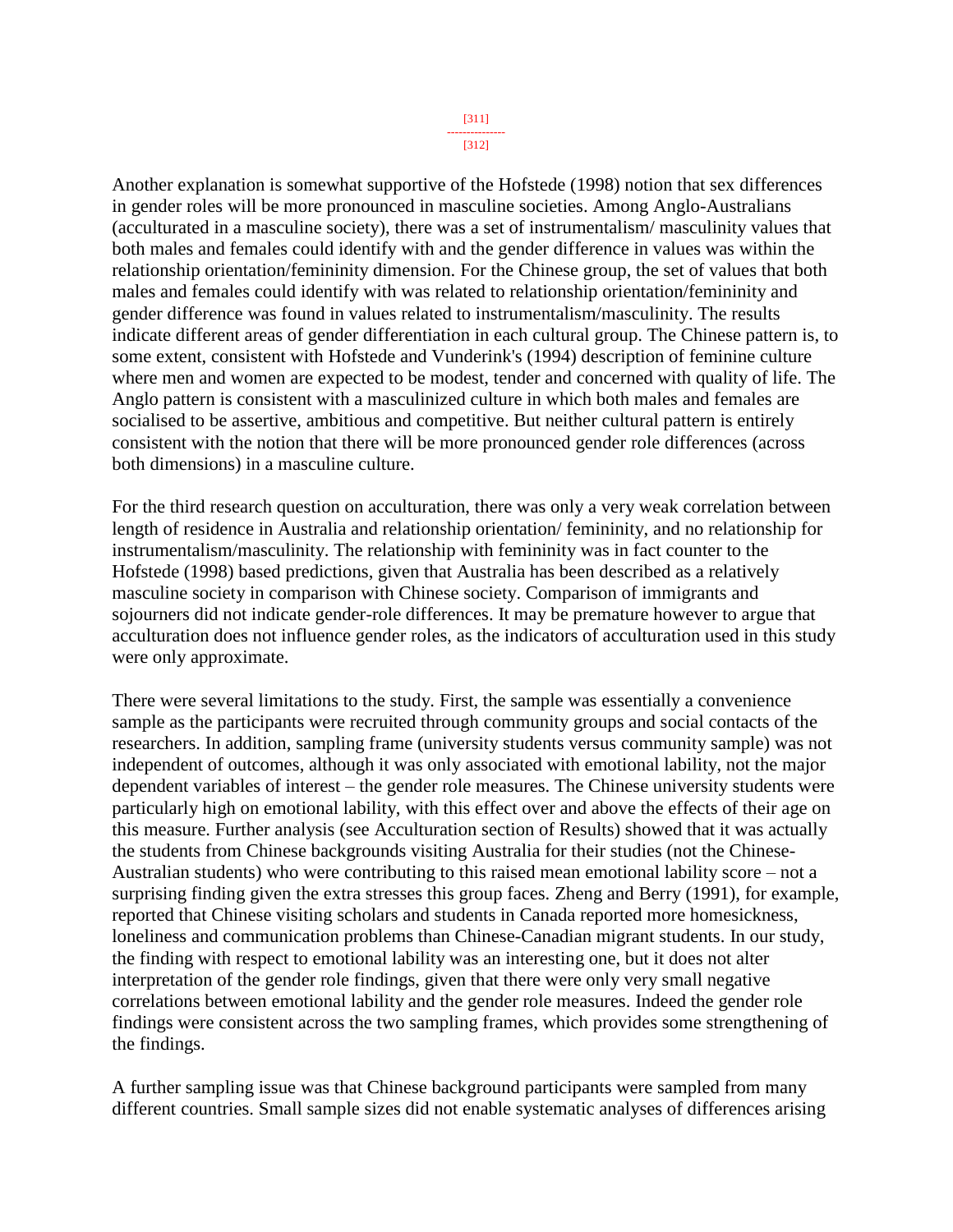from different country backgrounds. We assumed a common thread of Chinese heritage among our Chinese background participants. This was because in this study, the Chinese participants either identified themselves as Chinese or they reported that they used Chinese language at home. Yinger (1986) conceptualizes ethnicity as involving elements including language, religion, race and ancestral homeland with its related culture; subjective identification with the group and participation in shared activities related to the common origin and culture. In our case, our Chinese sample either identified themselves as Chinese (subjective identification) or reported the use of the Chinese language at home. Some post hoc analysis suggests that heritage may be a more important predictor of gender role characteristics than homeland. In our study, comparisons of gender role variables between the Anglo-Australians and the Chinese participants broken down into three (reasonably sized) groups (Hong Kong, Malaysian, Other Chinese) showed some country differences, but essentially reflected the analyses from Tables 2 and 3. In short, Anglo-Australians scored significantly higher than the Chinese background participants on both relationship orientation and instrumentalism, regardless of Chinese homeland. This post hoc analysis is shown in Appendix C.

> [312] --------------- [313]

Two further limitations of the study relate to measurement issues. The relatively low reliability of the emotional lability scale (below 0.7), suggests that results relating to this scale should be viewed with caution. Acculturation was only measured in terms of years of residence in Australia – a more extensive study could have included other measures such as acculturation attitudes and degree of ethnic identification.

In conclusion, we were able to demonstrate in this study, strong support for cross-cultural similarities in gender-role stereotypes. Further, Hofstede's (1998) proposal that sex differences in gender roles would be more pronounced in masculine societies was not supported. It was only true for feminine-type traits. Anglo-Australian males and females were more differentiated than Chinese background participants on feminine values/traits but Chinese background males and females were more differentiated (and scored lower than Anglo-Australians) with respect to masculine values/traits. The possible role of acculturation in mediating these identifications was not established.

# **REFERENCES**

Bem, S. L. (1974). "The measurement of psychological androgyny." *Journal of Consulting and Clinical Psychology*, 42:155-162.

Best, D.L. and Williams, J.E. (1994). "Masculinity/femininity in the self and ideal self descriptions of university students in fourteen countries." In A.M. Bouvy, F. van de Vijver, P.Boski and P. Schmitz (Eds.) *Journeys into cross cultural psychology: Selected papers from the Eleventh International Conference of the International Association for Cross Cultural Psychology.* Lisse, Swets & Zeitlinger.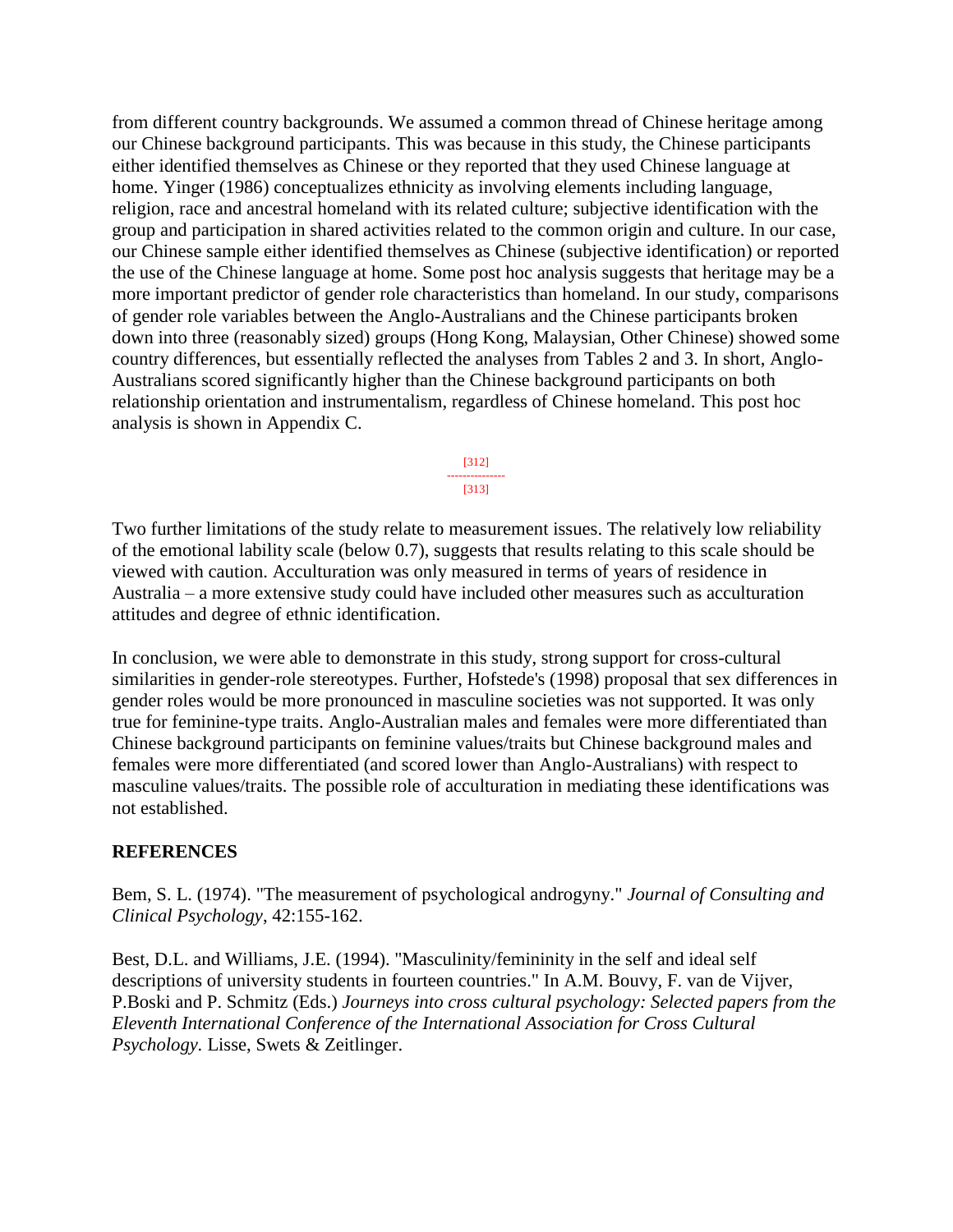Bond, M.H. (1996). "Chinese values." In M.H. Bond (Ed.) *The handbook of Chinese psychology.* Hong Kong: Oxford University Press.

Cheung, F.M. (1996). "Gender role development." In S. Lau (Ed.) *Growing up the Chinese way: Chinese child and adolescent development.* Hong Kong: The Chinese University Press.

Hofstede, G. (1980). *Culture's consequences: International differences in work-related values.* Beverly Hills, CA: Sage.

Hofstede, G. (1998). *Masculinity and femininity: The taboo dimension of national cultures.* Thousand Oaks: Sage Publications.

Hofstede, G. and Bond, M.H. (1984). "Hofstede's culture dimensions: an independent validation using Rokeach's value survey." *Journal of Cross Cultural Psychology,* 15: 417-433.

Hofstede, G. and Vunderink, M. (1994). "A case study in masculinity/femininity differences: American students in the Netherlands vs. local students." In A.M. Bouvy, F. van de Vijver, P.Boski & P. Schmitz (Eds.) *Journeys into cross cultural psychology: Selected papers from the Eleventh International Conference of the International Association for Cross Cultural Psychology.* Lisse, Swets & Zeitlinger.

#### [313] --------------- [314]

Kashima, Y., Kim, Y., Gelfand, M.J., Yamaguchi, S., Choi, S.C. and Yuki, M. (1995). "Culture, gender and self: a perspective from individualism-collectivism research." *Journal of Personality and Social Psychology,* 69: 925-937.

Keyes, S. (1983). "Sex differences in cognitive abilities and sex-role stereotypes in Hong Kong Chinese adolescents." *Sex Roles*, 9: 853-870.

Ward, C. and Sethi, R.R. (1986). "Cross-cultural validation of the Bem Sex Role Inventory." *Journal of Cross Cultural Psychology*, 17: 300-314.

Yinger, J.M. (1986). "Interesting strands in the theorisation of race and ethnic relations." In J. Rex and D. Mason (Eds.) *Theories of race and ethnic relations*. Sydney: Cambridge University Press.

Zheng, X. and Berry, J.W. (1991). "Psychological adaptation of Chinese sojourners in Canada." *International Journal of Psychology, 26*: 251-470.

# **APPENDIX**

# **A. Questionnaire items**

1. Your sex (circle one):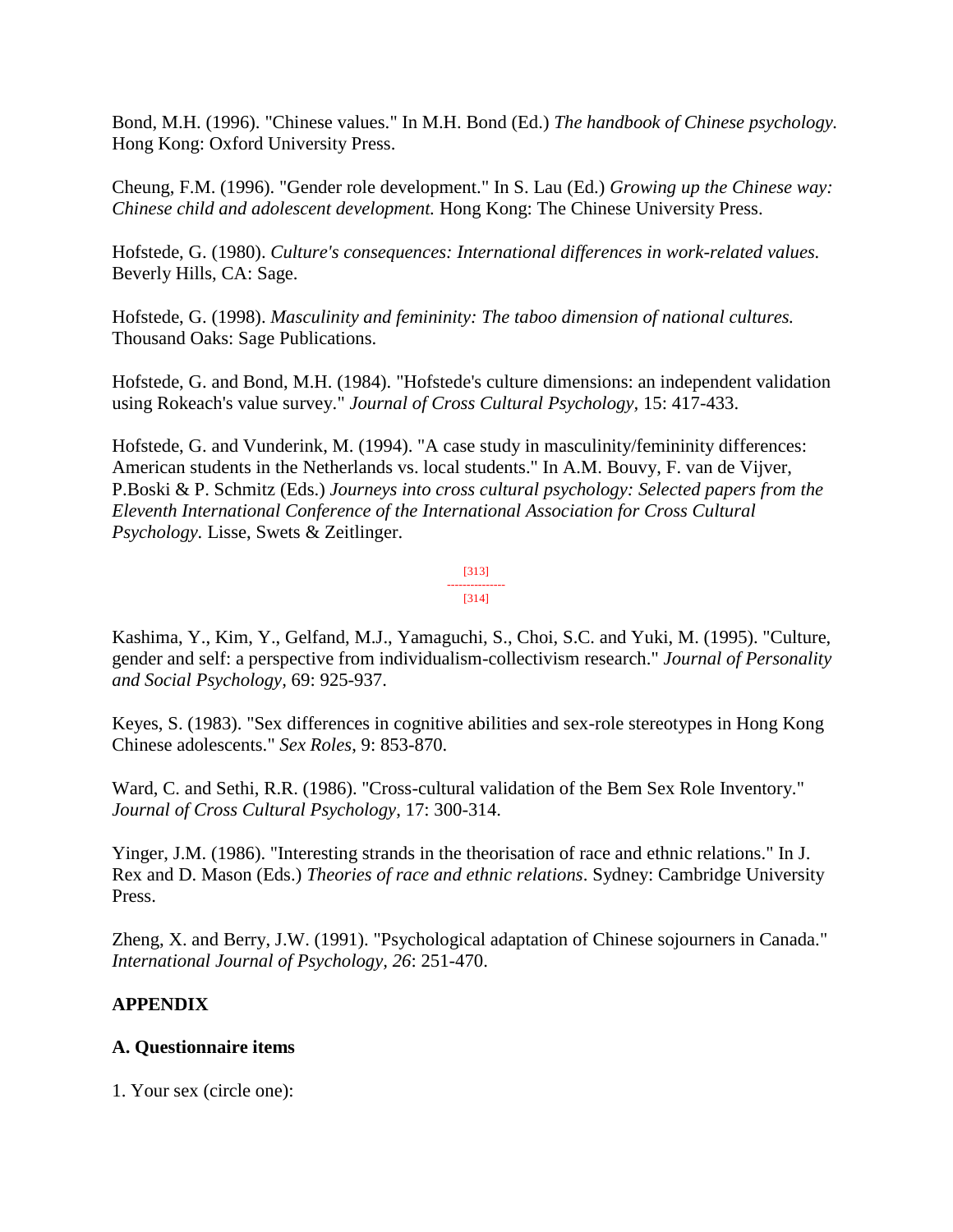### Male

Female

- 2. What is your age ?
- 3. What is your country of birth
- 4. How long have you been living in Australia?
- 5. What is your father's country of birth?
- 6. What is your mother's country of birth?
- 7. What language do you usually speak at home?
- (if not English, about what percent of the time do you speak English at home?)
- 8. What language do your parents usually speak at home?
- 9. Which of the following best describes you? (circle one)

Australian

Chinese

Chinese-Australian

Other ethnic group or category (specify)

Bem Sex Role Inventory items followed these demographic items.

[314] --------------- [315]

# **B. Correlation Table for Major Variables in Study**

|                       | <b>Sex</b>   | orientation |          | lability | Relationship Instrum'ism Emotional Age |  |
|-----------------------|--------------|-------------|----------|----------|----------------------------------------|--|
|                       | $1 =$ Male   |             |          |          |                                        |  |
|                       | $2 =$ Female |             |          |          |                                        |  |
| Group:<br>$1 =$ Anglo | $-14**$      | $-26**$     | $-26**$  | $.13**$  | $-.04$                                 |  |
| $2 =$ Chinese         |              |             |          |          |                                        |  |
| <b>Sex</b>            |              | $.31**$     | $-.11**$ | $-.05$   | .04                                    |  |